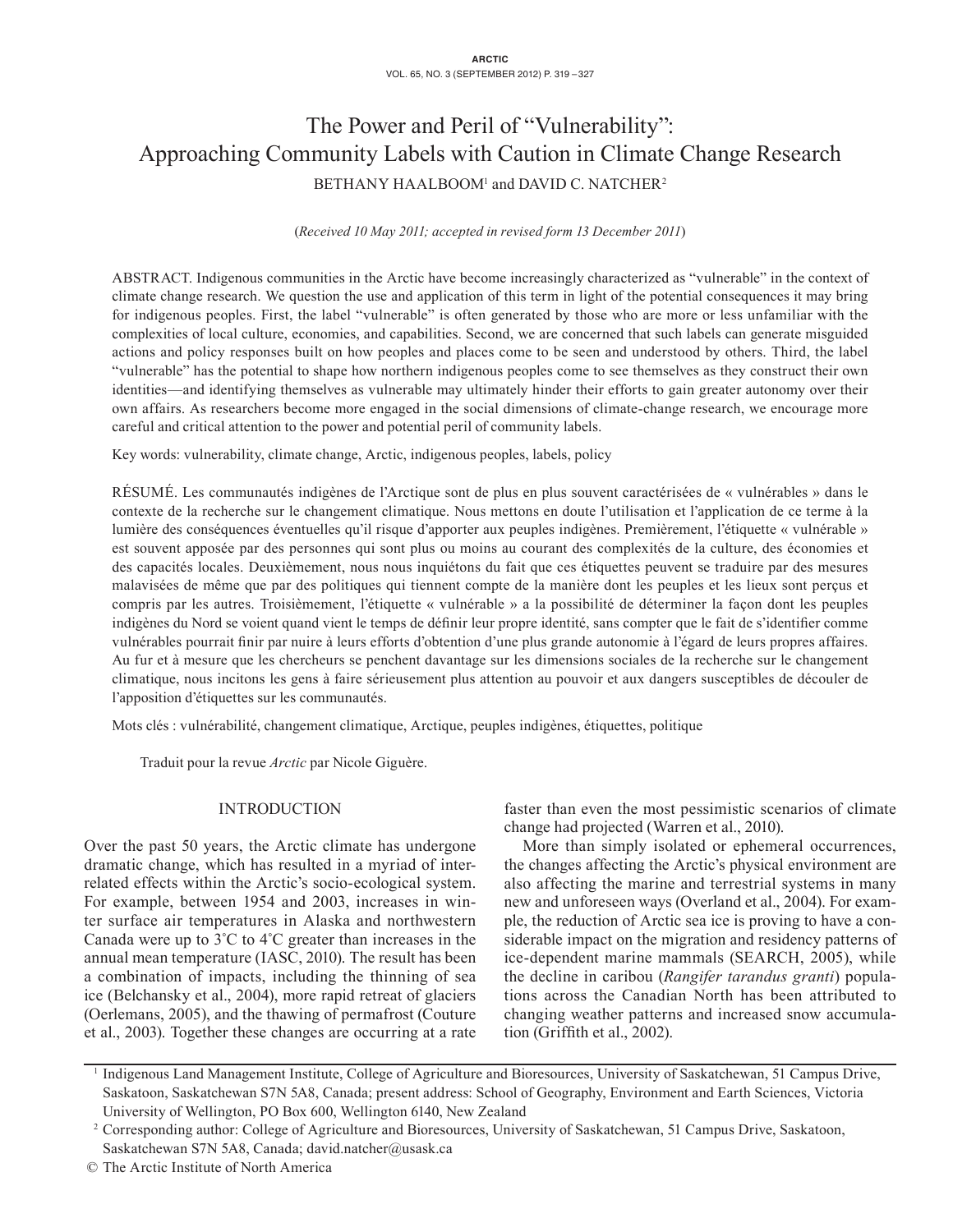Given their level of exposure to these environmental changes in the Arctic, northern communities are seen as being particularly vulnerable to the effects of climate change. The Intergovernmental Panel on Climate Change (IPCC, 2007:883) defines vulnerability as follows:

the degree to which a [community] is susceptible to, and unable to cope with, adverse effects of climate change, including climate variability and extremes. Vulnerability is a function of the character, magnitude, and rate of climate change and variation to which a community is exposed and its capacity to effectively adapt to change.

Vulnerability has also been defined as the degree to which a community is likely to experience harm from exposure to severe climatic conditions (Chapin et al., 2009). Some have identified northern indigenous communities as being at particular risk because their adaptive capacity is being eroded by social, cultural, political, and economic change, narrow economic bases, and a general diminution of local human resources (Duerden and Beasley, 2006; Lemmen et al., 2008; Warren et al., 2010). Remote northern communities that continue to pursue subsistence-based ways of life are considered most vulnerable (Prowse and Furgal, 2009:291).

While we acknowledge that northern communities are likely being challenged at a rate and scale never yet encountered (Abele et al., 2009), we are concerned about the very real, though perhaps unintended, consequences of characterizing northern indigenous communities as vulnerable. Specifically, we are concerned that the "vulnerable" label can create powerful ways of viewing indigenous peoples (and the regions they inhabit) that do not necessarily reflect emic realities. Our concerns, and our calls for caution with the use of the term "vulnerable," are not abstract remonstrations. Rather, we illustrate the potential consequences of applying labels to particular peoples and regions, however unintentionally, by reviewing development critiques in the context of the Global South. We also examine the use and possible consequences of the label "vulnerable" in the context of community relocation policies, wildlife management, and the formation of indigenous identities.

It is important to note that our purpose here is not to dissect the concept of vulnerability through an "expert" lens—we acknowledge the complexity of the term and the many areas in which it has been applied. Nor is our objective to offer an extensive review of how vulnerability has been defined and debated in the academic literature; this has been done quite effectively by others (see, for example, Watts and Bohle, 1993; Kelly and Adger, 2000; Eakin and Luers, 2006; Manyena, 2006). Rather, we take a step back and consider vulnerability as a power-laden concept, the application of which could hold very real consequences for the populations labeled as vulnerable. This paper serves as a cautionary tale, a consideration of what could transpire, and yes, a type of informed speculation.

## THE CONCEPT OF VULNERABILITY

A common definition for vulnerability remains elusive, and the ambiguity of the term is due in large part to the number of academic disciplines in which it has been applied. With over two dozen different definitions (Manyena, 2006), the concept of vulnerability has been criticized for its lack of a unified theory or widely accepted indicators or measurements (Watts and Bohle, 1993). While there may not be complete agreement on how vulnerability should be defined, some commonality can be found in its conceptual application. First, vulnerability has been understood as exposure to a physical hazard. The biophysical aspect of vulnerability focuses on the nature of the physical hazard to which humans are exposed. People are deemed more or less vulnerable according to their proximity to a hazardous location or activity (Dow, 1992). Second, vulnerability can refer to human sensitivity to that hazard, which is determined by pre-existing social, economic, and political conditions (Kelly and Adger, 2000; Reid and Vogel, 2006). The degree to which people are sensitized to a physical hazard, including social, political, and economic conditions that make exposure unsafe or threatening, is an important consideration. Specific examples include levels of inequality, poverty, power dynamics, social networks, institutions, and food security (Adger and Kelly, 1999; Kelly and Adger, 2000; Ford and Smit, 2004). Third, vulnerability can refer to a community's inability to address, plan for, and adapt to risks (Blaikie et al., 1994; Smit and Pilifosova, 2003; Ford et al., 2006) and to the adaptive capacity "of actors, both individuals and groups, to respond to, create, and shape variability and change in the state of the system" (Chapin et al., 2009:23). Historically, those who are economically marginalized and lack political power have been considered most vulnerable because of deficiencies in their adaptive capacity (Turner, 2010:572).

Increasingly, and particularly in the context of climate change research, all three of the above dimensions have been applied in combination to assess the vulnerability of northern indigenous communities. For example, changes in the Arctic's biophysical systems have had a direct impact on the health, range, and population distribution of many marine and terrestrial species (e.g., seals, caribou, polar bears, and narwhal) that northern indigenous peoples rely on (Ford et al., 2006, 2008; Pearce et al., 2010). Shifts in species distribution can also introduce new animal-transmitted diseases and redistribute existing diseases among animal populations, further affecting the health and wellbeing of northern communities (Prowse and Furgal, 2009:290). In addition, changing biophysical conditions may reduce access to traditional food sources such as walrus, seal, and caribou (Ford et al., 2006, 2009; Pearce et al., 2010) and increase travel risks for indigenous hunters (Furgal and Seguin, 2006; Pearce et al., 2010). If these conditions persist, as is currently projected (Furgal, 2008), it may become a challenge for northern communities to meet basic dietary needs through the harvest of wild foods. According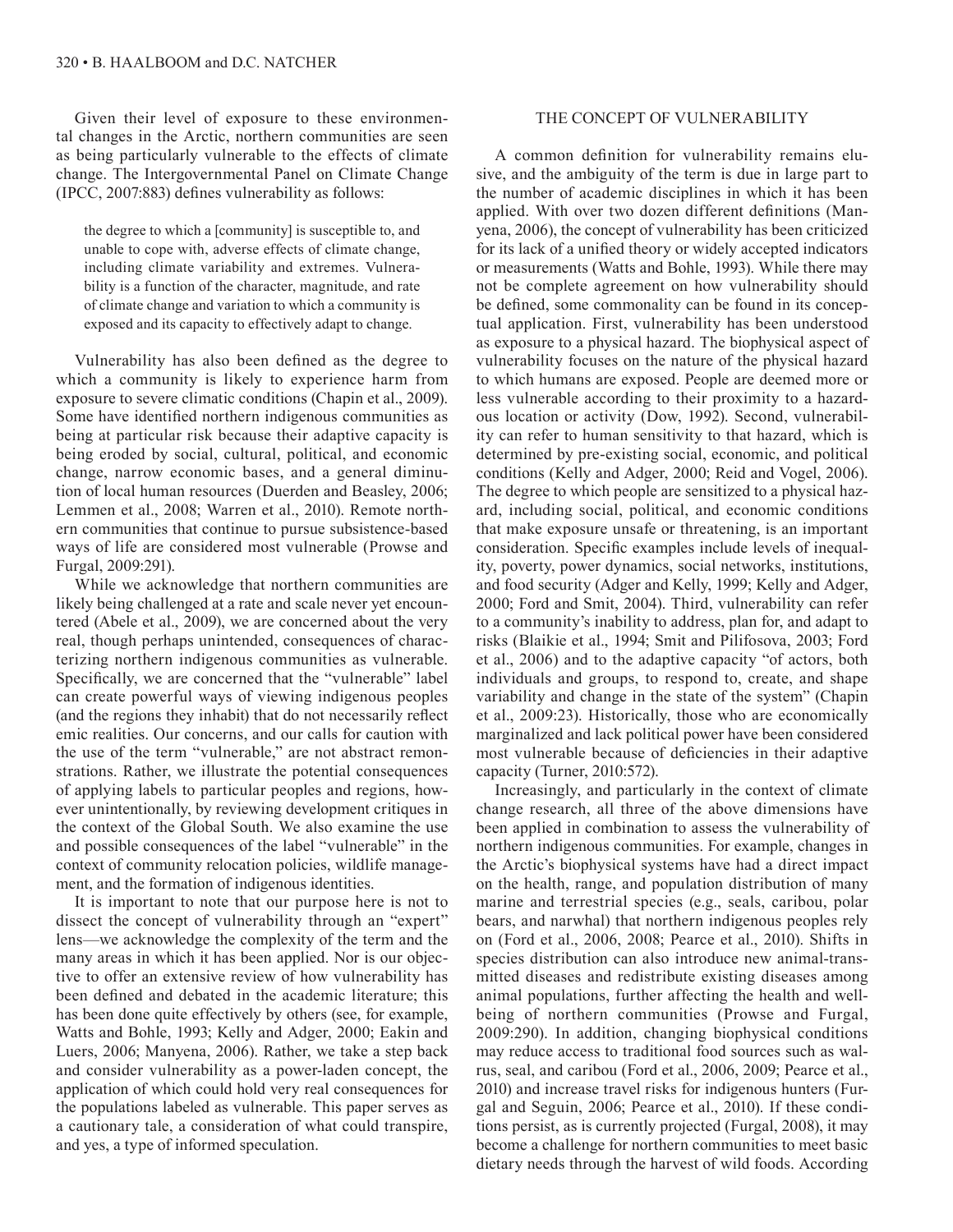to Prowse and Furgal (2009:290), the most affected will be those "environmentally exposed" communities that are high consumers of a limited number of traditional food species and have limited access to market foods. Within those communities, those most at risk will be the elders, individuals in poor health, and those who regularly consume country foods (including raw or fermented foods) prepared in the traditional way. Youth in indigenous communities have also been identified as "at risk" because they lack traditional ecological knowledge and have limited ability to adapt to changing environmental conditions (Ford et al., 2006). Another dimension of vulnerability not linked to harvesting practices is damage to existing infrastructure, such as heated buildings and transportation facilities, through the thawing of permafrost (Hayley, 2004; Instanes et al., 2005). In this context, vulnerability arises from inhabiting areas placed at risk by climate change and associated natural disasters (Alexander, 1993).

While acknowledging the limits of generalizing climate vulnerability across all northern communities, a federal government report (Lemmen et al., 2008) notes that larger municipalities will be less vulnerable than smaller, more remote communities because economic diversification, enhanced technology, infrastructure, and more accessible healthcare services increase their adaptive capacity. It has been suggested that smaller, remote communities diversify their local economies and create more wage earning opportunities to enhance their own adaptive capacity. Although greater involvement in full-time jobs may hasten the "current trends of social and cultural erosion" (presumably through a transition away from traditional harvesting activities), enhanced economic opportunities may provide significant benefits to communities that reduce their net impact on human vulnerability (Prowse and Furgal, 2009:292). It has been suggested that smaller communities, even while continuing to sustain traditional lifestyles, should seek funding from government and other emerging institutional support systems to help them cope with changing environmental conditions (Ford et al., 2008). The relocation of those communities identified as being most vulnerable, though an expensive option, has also been put forth as a potential solution (U.S. Arctic Research Commission Permafrost Task Force, 2003). In summary, to reverse the vulnerable status bestowed upon indigenous communities, calls have been made for greater community integration into the larger market economy, as well as outside support and externally generated solutions.

Despite the good intentions of these recommendations, such responses seem reminiscent of well-criticized development policies applied to the Global South and implemented, at least partially, as a reaction to the "underdeveloped" label. They also hark back to colonial policies implemented in the Canadian North—a scenario perhaps being reinvented, albeit unintentionally, through labeling indigenous peoples in the North as vulnerable in the context of climate change.

## UNDERSTANDING VULNERABILITY THROUGH THE LENS OF UNDERDEVELOPMENT

On the basis of critiques demonstrating the power and consequences of the label "underdeveloped," we underscore the importance of lending a critical and cautious eye to applying the label "vulnerable" to northern indigenous peoples in the context of climate change. The parallels between these two labels are not only directly relevant, but also exceedingly apparent, in light of the unique socio-political and historical positioning of indigenous peoples within Canada's Arctic.

The concept of underdevelopment became prominent in the English language lexicon after the Second World War and has been implicated in the production of vulnerable subjects and regions (Bankoff, 2001). Its deployment was rooted in Western concerns about the "abnormal" lifestyles and socio-economic conditions in the Global South regions such as Asia, Africa, and Latin America (Watts and Bohle, 1993). Populations with lifestyles not mimicking those of Western nations were uniformly labeled as "underdeveloped." This label became internalized at the level of societies and nations, leading people of developed nations to imagine others as "underdeveloped, a state viewed as synonymous with poverty and backwardness, and one determined by assuming Western standards of attainment as the benchmark against which to measure this condition" (Bankoff, 2001:23).

While there were material conditions that justified attention to these regions, the underdeveloped label also lent credence, legitimacy, and a sense of urgency to the production of misguided solutions generated by powerful Western nations and international institutions. These solutions were aimed at generating economic growth by assimilating the Global South into larger market economies. The introduction of advanced technologies, monetary and fiscal policies, industrialization, agricultural developments, and increased trade, as well as education and Western European values, was geared towards advancing the interests and lifestyles of so-called vulnerable and destitute peoples in these regions.

The agents of label production, which included governments, industry, academic researchers, financial institutions such as the World Bank and International Monetary Fund, and the United Nations, were situated well outside of the everyday experiences of people residing in these underdeveloped regions. As Escobar (1999:385) states, "the third world witnessed a massive landing of experts, each in charge of investigating, measuring, and theorizing about… this or that little aspect of third world societies." At the same time, the concept of development became professionalized and depoliticized in order to facilitate its deployment through the more neutral and esteemed platform of scientific research (Escobar, 1999:385).

The result of interventions arising from the concept of underdevelopment was the subjection of third world populations to market fluctuations, which often reduced their capacity for providing basic needs (Weissling, 1989). These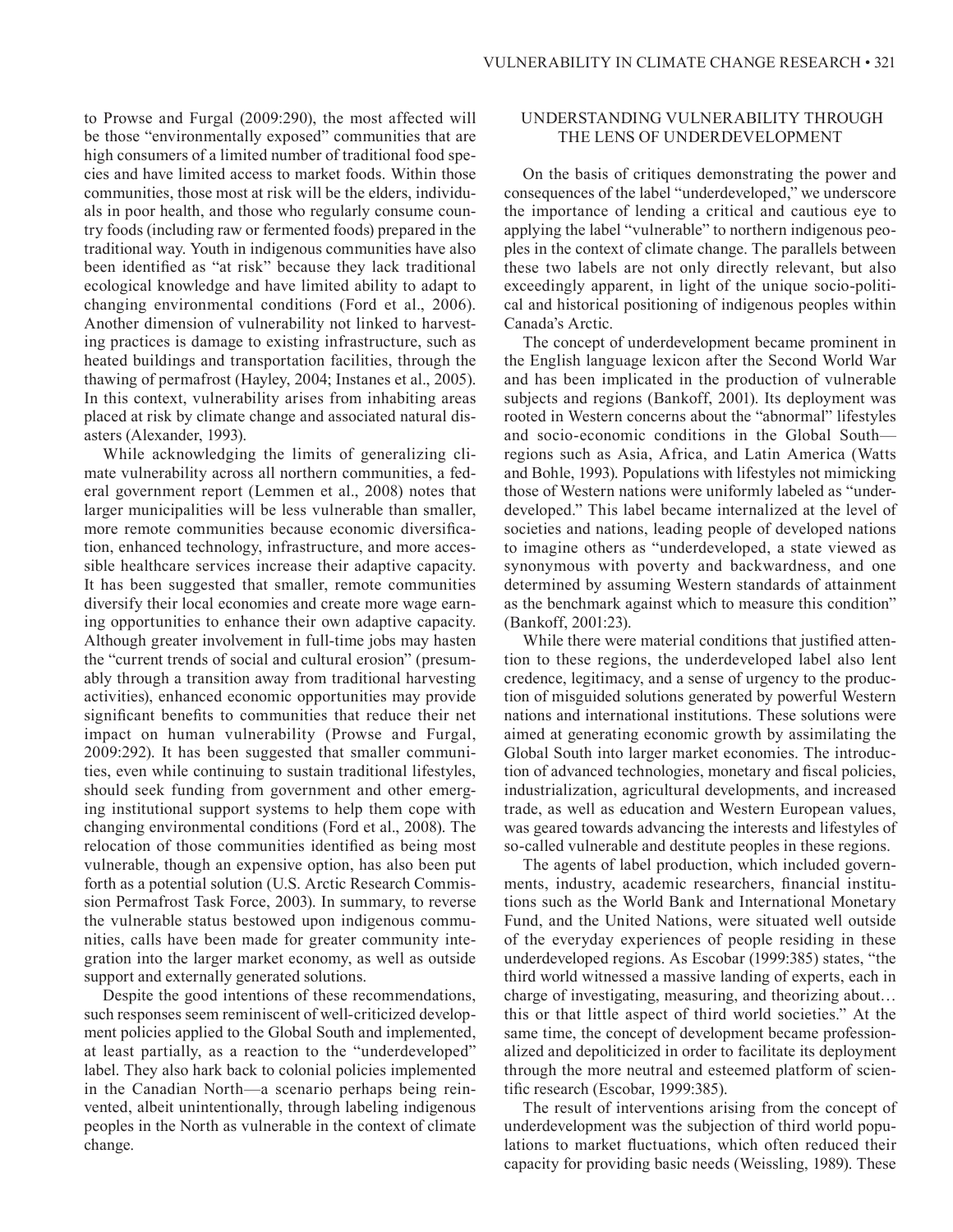conditions gave rise to increased dependency on Western institutions and resources and the loss of local control over their own resources, as well as the revenue produced from these resources (Pretes, 1988). In other words, "Poor peoples' ability to define and take care of their own lives was eroded in a deeper manner than perhaps ever before" (Escobar, 1999:382).

The overlapping history of development and indigenous peoples in the Canadian Arctic is apt reason for considering the parallels between this history, and current-day legacies, and those of development discourses and the Global South. With the decline of the fur trade, indigenous peoples, and specifically the Inuit, were induced by the Canadian Government to relocate into permanent regional settlements during the 1950s and 1960s. This "inducement" closely resembled coercion, and its acceptance reflected indigenous peoples' feelings of intimidation, fear, and subservience towards government administrators (RCAP, 1994). The government, not the Inuit, chose the locations of these new settlements and rationalized them by the belief that Inuit had outstripped the local availability of wildlife resources and could not afford commercially purchased foods without sustained income from wage-earning opportunities. Thus the Inuit were viewed as both dependent on the government and "vulnerable" to the changing social and ecological conditions of the North (RCAP, 1994:135). The Canadian government's efforts to support its claims to sovereignty in the High Arctic have also been cited as a justification for relocation initiatives (Dickason and MacNab, 2009).

Relocation plans originated in the political centres of Canada's South, from agents and institutions most removed from the lived realities of indigenous communities, but with the "expertise," power, and authority to define the problem(s) and enact solutions affecting the lives of northern indigenous peoples. This displacement resulted in the production of what has been termed a "Fourth World" (Paine, 1971). Rather than benefiting through relocation initiatives, many northern indigenous communities experienced extreme hardship, including famine, disease, inadequate housing, and social disorder (Dickason and MacNab, 2009). They also continue to struggle with the consequences of externally controlled administrations that often undermine indigenous autonomy and decision-making authority.

As the underdeveloped label justified misplaced policy interventions in the Global South, misguided policies based on externally defined problems led to actions in the North that actually produced less favorable outcomes for indigenous peoples, in addition to ongoing relationships of dependency with commanding and remote institutions. In fact, the Inuit became "one of the most heavily assisted, administered, and studied groups on earth" (Zaslow, 1988:301). As in the context of underdevelopment, it is those who hold positions of power, yet remain unfamiliar with and unmindful of local and regional contexts, who intervene, sometimes with injurious consequences.

Despite this adverse historical legacy, dependence on outsiders to help indigenous communities cope with the

present-day climate change burden is often presented as seemingly inevitable: one essential element of an overall climate policy, according to Füssel and Klein (2006:304), is "the transfer of resources to vulnerable societies (in terms of financial means, technologies, or expertise) in order to help them to prepare for and cope with unavoidable impacts of climate change." While it is true that the "practices and products of Arctic science are helping to catalyze and lend support to indigenous peoples to publicize their important status in climate change processes" (Martello, 2008:372), these practices and products may also result in poor planning and unintended consequences for indigenous peoples. Given this, we question whether labeling these communities as vulnerable may actually produce more problems than it seeks to solve. We explore these issues in more detail with respect to a contemporary community relocation policy, wildlife management, and formation of indigenous identities.

# COMMUNITY RELOCATION PLANNING IN ALASKA

On the Alaskan coast, relocating indigenous communities in response to climate change has been an ongoing, enduring process for many years. The enhanced vulnerability of coastal communities has been attributed to increased temperatures of 2˚ to 3.5˚C over the last 35 years, a reduction in sea ice, a rise in sea level, concomitant storm surges and flooding, and the erosion of coastlines on which communities are located (IPCC, 2007). Increased awareness and knowledge of climate change processes have resulted in intensified scientific and policy attention to these communities because climate change is thought to be accelerating their vulnerable status. In response a number of government-supported relocation and infrastructure enhancement projects have been proposed. For example, Marino (2009) has examined the case of Shishmaref, Alaska, where, after years of shoreline stabilization efforts, the community came to support the idea of relocation. State and federal governments have approved tentative plans, though funding remains elusive. While a number of government departments were involved in the planning process, including housing, transportation, education, and health, Shishmaref residents have, to their frustration, been relegated to the periphery of the planning process, though they have made efforts to counter this. The frustration of community members has been further compounded by plans that would have them relocated to urban centers, plans which community members were concerned could result in social, linguistic, and cultural disintegration. Despite this, the relocation option continues to be championed by some policy makers. As Marino (2009:46) states, "real local power within the state's planning is relatively absent, despite the good intentions by all to include local voices."

We highlight this case in particular because it illustrates a problematic policy response that generates even greater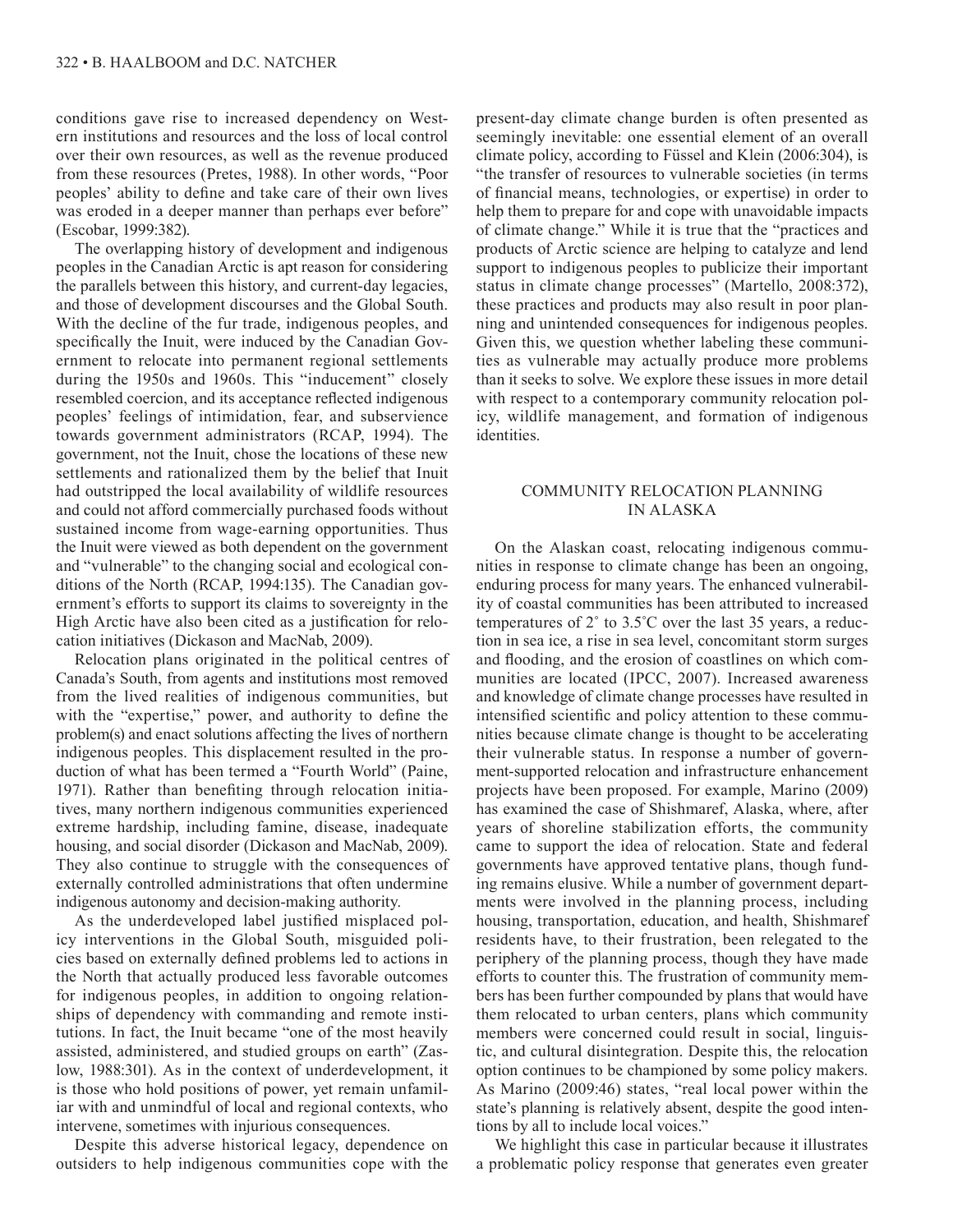dependency on government and further marginalizes indigenous peoples from the decisions that affect them most. First, this case illustrates a reinvention of dependency (on top of those dependencies that may already exist) through the need for funding and government administrative activities to move Shishmaref residents to relative safety (but to places that remain objectionable to local residents). Second, there is limited indigenous agency and voice in decision making because outsiders maintain control of the planning process, though Shishmaref residents are trying to change this. While perhaps unintentionally, this case reflects and reinforces the idea of indigenous peoples as vulnerable subjects of climate change policy efforts. We raise the possibility that such treatments may be, at least partially, reactions to broader and pervasive characterizations of indigenous peoples as "vulnerable" populations that have been victimized by climate change and need external assistance and expertise to determine their futures and aid in their rescue. Such characterizations may not only result in planning responses that alienate and subjugate indigenous peoples in the planning process, but also produce ill-fated outcomes that can further harm rather than help indigenous communities.

## WILDLIFE MANAGEMENT

Wildlife management decisions that determine resource rights, access, and control are another area that poses potential problems in the context of climate change and application of the vulnerability label. Just as indigenous peoples are being characterized as "vulnerable," so too are the region and animals upon which they depend for their livelihoods. This all-encompassing and systemic application of the "vulnerable" label to the Arctic can hold implications for the rights of indigenous peoples to maintain access to lands and resources. While the "vulnerable" label directs global attention towards indigenous peoples in the Arctic, it also draws attention to their lands and resources in ways that may counter indigenous interests.

The polar bear is one of the most pertinent examples of wildlife that has taken on this vulnerable status because of current and projected effects of climate change (Learmonth et al., 2006; Stirling and Parkinson, 2006; Regehr et al., 2007; Stirling and Derocher, 2007; Amstrup et al., 2010; Derocher, 2010). National and international conservation organizations such as Nature Canada, the David Suzuki Foundation, Polar Bears International, and the World Wildlife Federation have waged major campaigns aimed at preventing the demise of the polar bear through education, science, and conservation efforts. In some instances, however, these efforts have come into conflict with Inuit hunting practices. In Baffin Bay and western Hudson Bay in Nunavut, Canada, Inuit continue to hunt polar bears for their social, cultural, and economic value (Freeman et al., 2005; Freeman and Wenzel, 2006). While scientific assessments indicate negative impacts of climate change on the

Western Hudson Bay population (Stirling and Parkinson, 2006; Regehr et al., 2007), Inuit hunters have challenged these findings. Their own observations, supported by traditional knowledge or Inuit *Qaujimajatuqangit* (IQ), reveal an increase in polar bear numbers. On this basis, Inuit have advocated for an increase in hunting quotas (Dowsley and Wenzel, 2008), while certain scientists and conservation groups, taking a precautionary approach, have recommended lower hunting quotas (Clark et al., 2008). While this is a complex management issue that speaks to broader issues of culture, politics, and knowledge integration, our point here is not to critique or challenge the existing science, but rather to highlight that the overall concept of vulnerability and identification of what is "at risk" are very powerful significations that can focus attention on regions, species, and environments and ignite action from actors situated well outside the local context (see Forsyth, 2003). These external actors, and their concomitant agendas, can have important implications for wildlife management policies that directly affect indigenous peoples.

#### IDENTITY AND AGENCY

The ardent uptake and application of the "vulnerable" label holds implications beyond policy. The label has been used not only by scientists and policy makers, but also by some indigenous peoples themselves. At one level, this strategy has aided indigenous peoples in their efforts to generate support for their valued way of life, their traditional knowledge, and the environments in which they live. As Martello (2008) observes, there are strong links between global change science and indigenous identity and activism. These links include struggles for rights, empowerment, and preservation of traditional lifestyles and culture.

Our concern, however, is that being labeled as vulnerable may actually hamper rather than help such efforts. The label and its implications can be internalized by those targeted to receive them. The Oxford Thesaurus (2000) list of synonyms for the term "vulnerable" includes "damaged," "helpless," "powerless," and "weak." Taking on the label "vulnerable" may therefore mean adopting an identity of victimization, disempowerment, and dependency—an identity linked to legacies and experiences that Canada's indigenous peoples are actively seeking to counter and rectify. As shown in the development literature, it was not long after being labeled "underdeveloped" that those in the newly created "third world" began to view themselves as "inferior, underdeveloped, and ignorant" (Escobar, 1999:386).

In the case of the Canadian Arctic, the introduction of the "vulnerable" label and its uptake by indigenous peoples could serve to reinvent historically adverse experiences linked both socially and psychologically (through label internalization) to colonial rule. It could also limit or hinder effective coping mechanisms by assuming and predetermining the ability (or inability) of indigenous peoples to deal with environmental change. This possibility should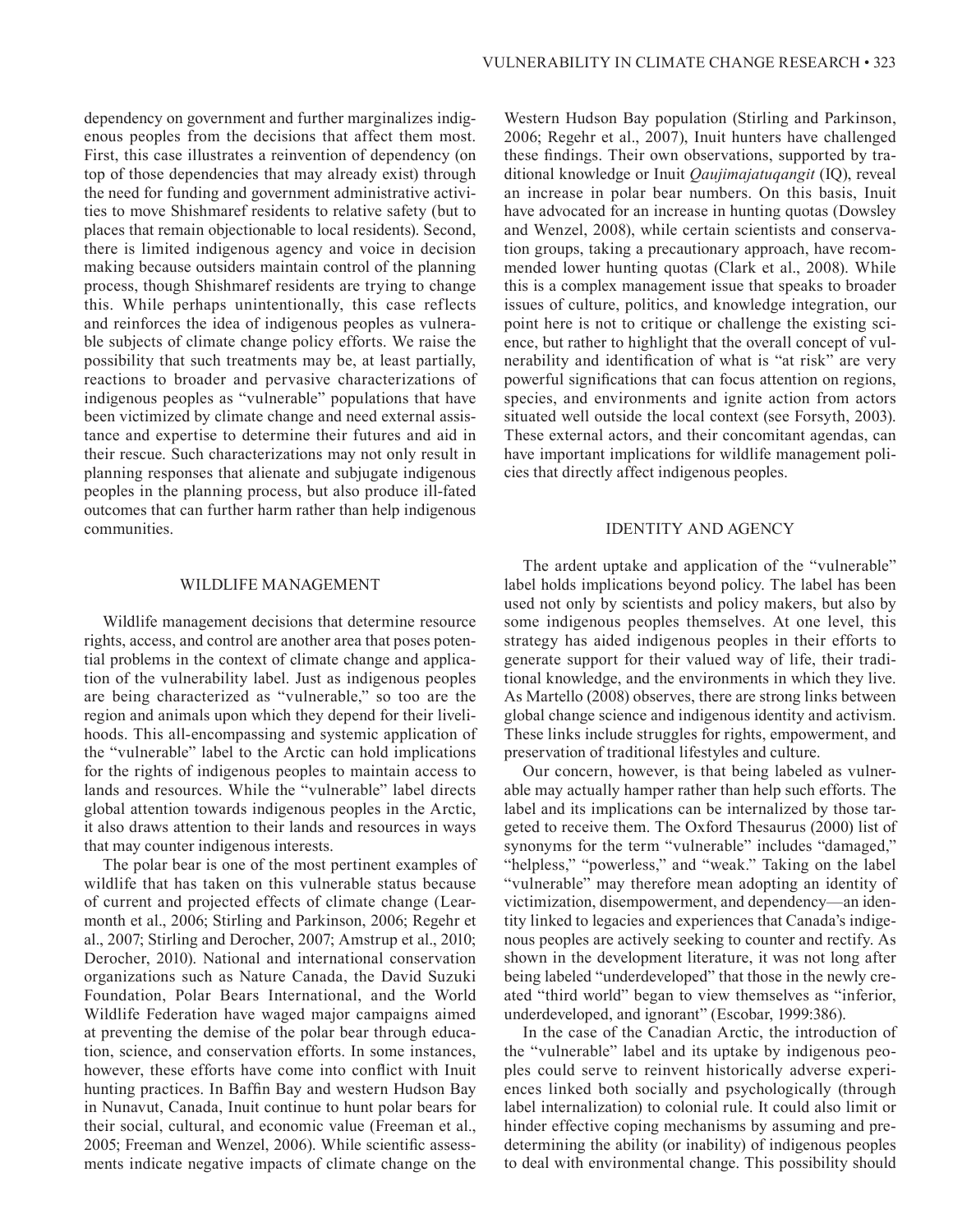be of concern to indigenous peoples given that "ideas about how people are likely to cope in an emergency or a disaster are shaped by prior experience but also by a cultural narrative that creates a set of expectations and sensitizes people to some problems more than others; it provides a frame through which people understand and make sense of their experience" (Furedi, 2007:485).

#### DISCUSSION

Alexander (1993) and others (Watts and Bohles, 1993; Blaikie et al., 1994) have raised the important question of whether residents of regions prone to physical hazards consider themselves vulnerable or are even familiar with the concept (as one that has been introduced by outsiders). Research has shown that individuals may experience sudden or continuing hazardous conditions as part of their everyday existence to which they have grown accustomed, and this does not necessarily mean that they consider themselves "vulnerable" (or damaged, helpless, powerless, or weak). For example, Lahiri-Dutt and Samanta (2007:327) documented the attitudes and responses of community members living in the lower reaches of the Damodar River in India, an area prone to frequent floods, shifting river channels, and river bank erosion. The local residents' experiences and understandings of their own situation were considerably different from those of development agents and government representatives, who characterized community members as vulnerable to seasonal flooding and in need of relocation. As Bankoff (2001:29) states, the limited observation by external agents demonstrates that the "discourse of vulnerability… belongs to a knowledge system formed from within a dominant Western liberal consciousness and so inevitably reflects the values and principles of that culture."

While we recognize that studies of vulnerability and climate change have also sought to demonstrate the adaptive capacity of indigenous peoples to changing environmental conditions (e.g., Newton, 1995; Berkes and Jolly, 2001; Ford et al., 2008; Ford and Furgal, 2009), the "vulnerable" label nonetheless endures. The persistence of the label "vulnerable" and its connotations detract from the positive and existing capacities of indigenous peoples to cope with environmental change, as well as from longer histories that demonstrate this ability. One can argue that periods of change have motivated the adaptation of northern indigenous people for centuries. Challenge-and-response theory has been used to show how times of environmental change can lead to adaptive human responses. Such times of change include the Medieval Warming Period (AD 1000 to 1300), when climate change and subsequent shifts in species distribution served as stimuli for more intensive Inuit adaptations in the eastern Arctic (Fagan, 2008). Studies in other global regions have similarly documented innovative responses to environmental change by indigenous peoples. Solway (1994), examining the effects of the 1979 and

1987 drought in Botswana, found that rather than resulting in crisis and conflict, climate-induced drought brought about innovation with respect to local production techniques—a form of "revelatory crisis" (Sahlins, 1972) that helps explain how climate change can lead to innovative human responses. Similarly, Juul (2005:112) has argued that climatic shocks, often seen as detrimental to the survival of northern Senegal pastoralists, have actually triggered important social and political changes. Rather than finding pastoralists vulnerable to change, Juul noted that climate change facilitated social, technological, and strategic innovations that have most often gone unnoticed by intermittent observers.

The persistence of the "vulnerable" label is at least partly based on a "concern that future changes in conditions may exceed conventional coping capacities" (Ford and Smit, 2004:296). We argue, however, that history shows these coping abilities to be anything but conventional. Rather, adaptive mechanisms should be interpreted as dynamic, versatile, and well tailored to environmental change. Wenzel (2009) documents both remote and more recent historical evidence of Inuit coping in response to climate change, for example, changing the animals that they hunt in response to certain species becoming less abundant and others more so. "With respect to climate change and the accompanying ecological changes that may affect Inuit subsistence, it is worth remembering that they [Inuit] have an experiential baseline that spans a millennium of adaptation" (Wenzel, 2009:97). Newton (1995:119) similarly speaks to the competence of indigenous communities that have survived in changing environments for millennia.

## **CONCLUSION**

We have discussed concerns about imposing the label "vulnerable" on Arctic indigenous communities. First, we argue that this label and the accompanying set of assumptions are most often generated by outsiders who may be unfamiliar with the complexities of local culture, economy, and capabilities. Second, we are concerned that such labels can generate actions and responses based on how people and places come to be seen because of the label. Such responses might include ill-informed and misguided policy interventions that do not reflect the priorities of the communities themselves. They may also create more dependency on external support and interventions—a trend that indigenous peoples have long sought to reverse. Finally, we suggest that the label "vulnerable" can shape how northern indigenous peoples come to see themselves as they construct their own identities, and that identifying themselves as "vulnerable" may ultimately hinder their efforts to gain greater autonomy over their own affairs.

Admittedly, indigenous communities in the Arctic are being challenged in profound ways, whether by climateinduced changes in the biophysical environment or by other globalizing processes. However, we caution against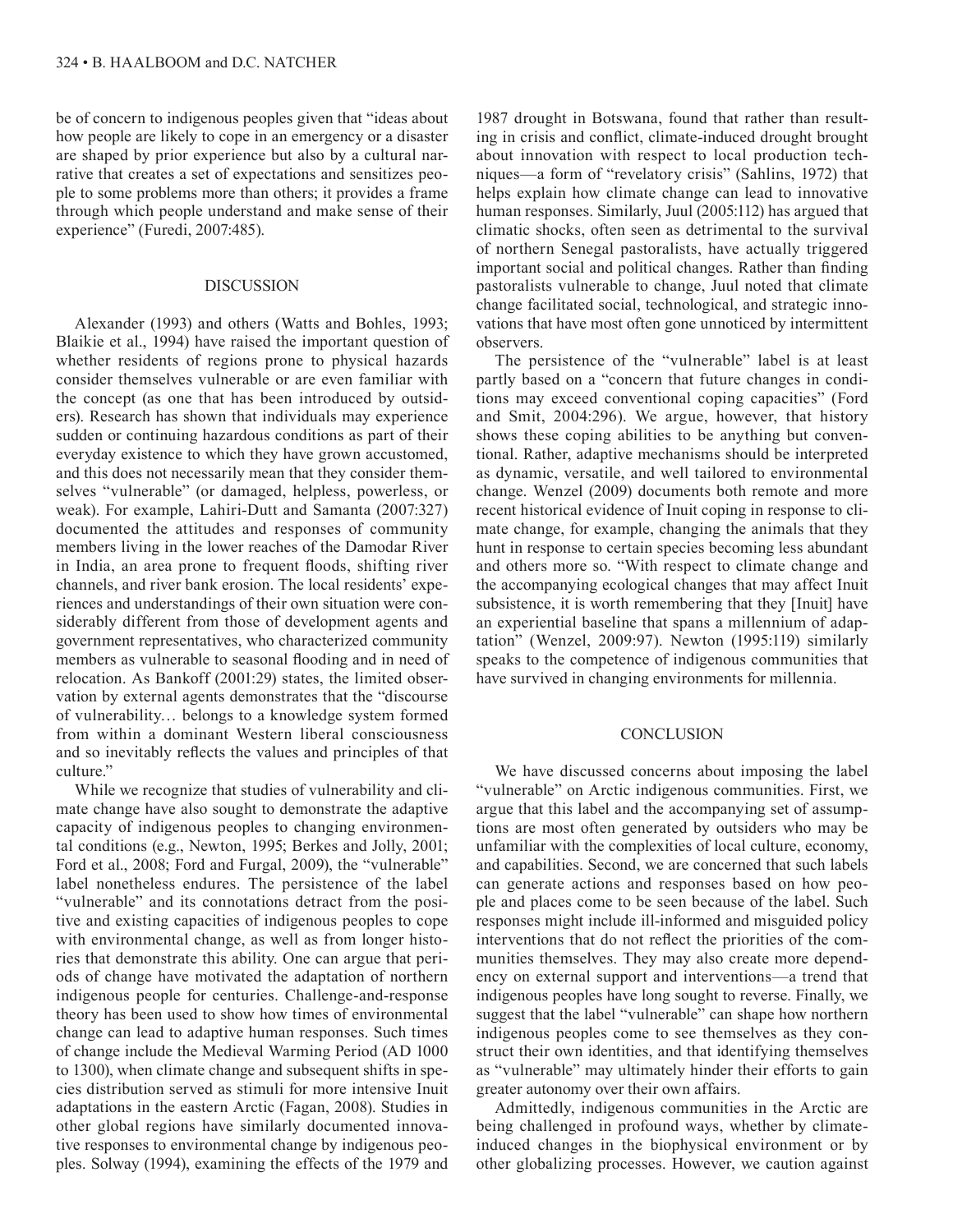the uncritical use of the term "vulnerable" to characterize indigenous communities that are now confronting these challenges. We urge those involved in social dimensions of climate change research to (re)consider and ask how such a label might reinforce historically uneven relationships of power and dependency. It is important to note that we are not calling for a complete abandonment of the term. However, we do encourage greater consideration of the subjective and individualized understandings of what "vulnerability" may or may not entail (Lahiri-Dutt and Samanta, 2007). This includes considering whether the populations so labeled consider themselves to be "vulnerable" and whether such a term even exists in their cultural repertoire. We need to gain a fuller understanding of local perceptions concerning risk and environmental change rather than assuming a priori that such changes are necessarily problematic (Forsyth, 2003:174). We believe that the attainment of this level of understanding demands research that is committed to prolonged engagement, as well as persistent observation that results in "thick description" of local contexts (Schwandt, 2007). Such research requires continuous solicitation of local reaction in order to construct more meaningful and equitable "emic-etic elaboration" (Lincoln and Guba, 1986:83). This approach is in staunch contrast to rapid appraisal methods that at best achieve shallow interpretations of local peoples and the conditions they deal with each day.

It must be emphasized that the concept of vulnerability did not emerge from the experience of communities, nor is it an ontological "given" (Furedi, 2007). Instead, vulnerability is being employed as a diagnostic tool for gauging the inherent limitations and dependencies of communities experiencing change. Far from being value-neutral, such practices are bound by social constructions and infused with political and ethical power. As Forsyth (2003:182) explains, "the very definition of who is allowed to be "expert" in framing, measuring, and addressing risks is crucial in determining which knowledge or alternative conceptualizations of problems are accessed." Therefore, we believe that the practice of labeling communities as vulnerable may undermine indigenous agency and efforts to achieve greater autonomy.

Overall, we encourage more careful and critical attention to the power and potential peril of labels, as they may work against the interests and aims of those communities we hope to assist through our research. As researchers become more engaged in the human dimensions of climate change research, we must be prepared to question and continually re-examine the conceptual underpinning of our research. Such a commitment will no doubt require a willingness to step outside of our own cultural and scientific frame of reference and consider both the power and the potential peril of such engagement. This is particularly important given that it will likely be indigenous communities who stand to reap the unintended consequences of our research.

## ACKNOWLEDGEMENTS

We gratefully acknowledge the important contributions that a number of colleagues made to early versions of this paper. Foremost we would like to thank George Wenzel, Frances Abele, Iain Davidson-Hunt, Marc Stevenson, Richie Howitt, Marcus Lane, Larry Felt, Andrea Procter, Doug Clark, and Ryan Brook. We would also like to thank the five anonymous reviewers for their thoughtful and well-informed comments.

#### **REFERENCES**

- Abele, F., Courchene, T.J., Seidle, F.L., and St-Hilaire, F., eds. 2009. Northern exposure: Peoples, powers and prospects in Canada's North. Ottawa: Institute for Research on Public Policy.
- Adger, W.N., and Kelly, P.M. 1999. Social vulnerability to climate change and the architecture of entitlements. Mitigation and Adaptation Strategies for Global Change 4:253 – 266.
- Alexander, D. 1993. Natural disasters. New York: Chapman and Hall.
- Amstrup, S.C., DeWeaver, E.T., Douglas, D.C., Marcot, B.G., Durner, G.M., Bitz, C.M., and Bailey, D.A. 2010. Greenhouse gas mitigation can reduce sea-ice loss and increase polar bear persistence. Nature 468:955 – 958.
- Bankoff, G. 2001. Rendering the world unsafe: 'Vulnerability' as Western discourse. Disasters 25(1):19–35.
- Belchansky, G.I., Douglas, D.C., and Platonov, N.G. 2004. Duration of the Arctic sea ice melt season: Regional and interannual variability, 1979-2001. Journal of Climate 17(1):67-80.
- Berkes, F., and Jolly, D. 2001. Adapting to climate change: Socialecological resilience in a Canadian Western Arctic community. Conservation Ecology 5(2): 18, http://www.consecol.org/vol5/ iss2/art18.
- Blaikie, P., Cannon, T., Davis, I., and Wisner, B. 1994. At risk: Natural hazards, people's vulnerability and disasters. London: Routledge.
- Chapin, F.S., III, Kofinas, G.P., and Folke, C., eds. 2009. Principles of ecosystem stewardship: Resilience-based natural resource management in a changing world. New York: Springer.
- Clark, D.A., Lee, D.S., Freeman, M.M.R., and Clark, S.G. 2008. Polar bear conservation in Canada: Defining the policy problems. Arctic 61(4):347–360.
- Couture, R., Smith, S., Robinson, S.D., Burgess, M.M., and Solomon, S. 2003. On the hazards to infrastructure in the Canadian North associated with thawing of permafrost. Proceedings of the Third Canadian Conference on Geotechnique and Natural Hazards, June 2003. Edmonton, Alberta: The Canadian Geotechnical Society. 97 –104.
- Derocher, A.E. 2010. Climate change: The prospects for polar bears. Nature 468:905–906.
- Dickason, O.P., and McNab, D.T. 2009. Canada's First Nations: A history of founding peoples from earliest times, 4th ed. Don Mills, Ontario: Oxford University Press.
- Dow, K. 1992. Exploring differences in our common future(s): The meaning of vulnerability to global environmental change. Geoforum 23(3):417–436.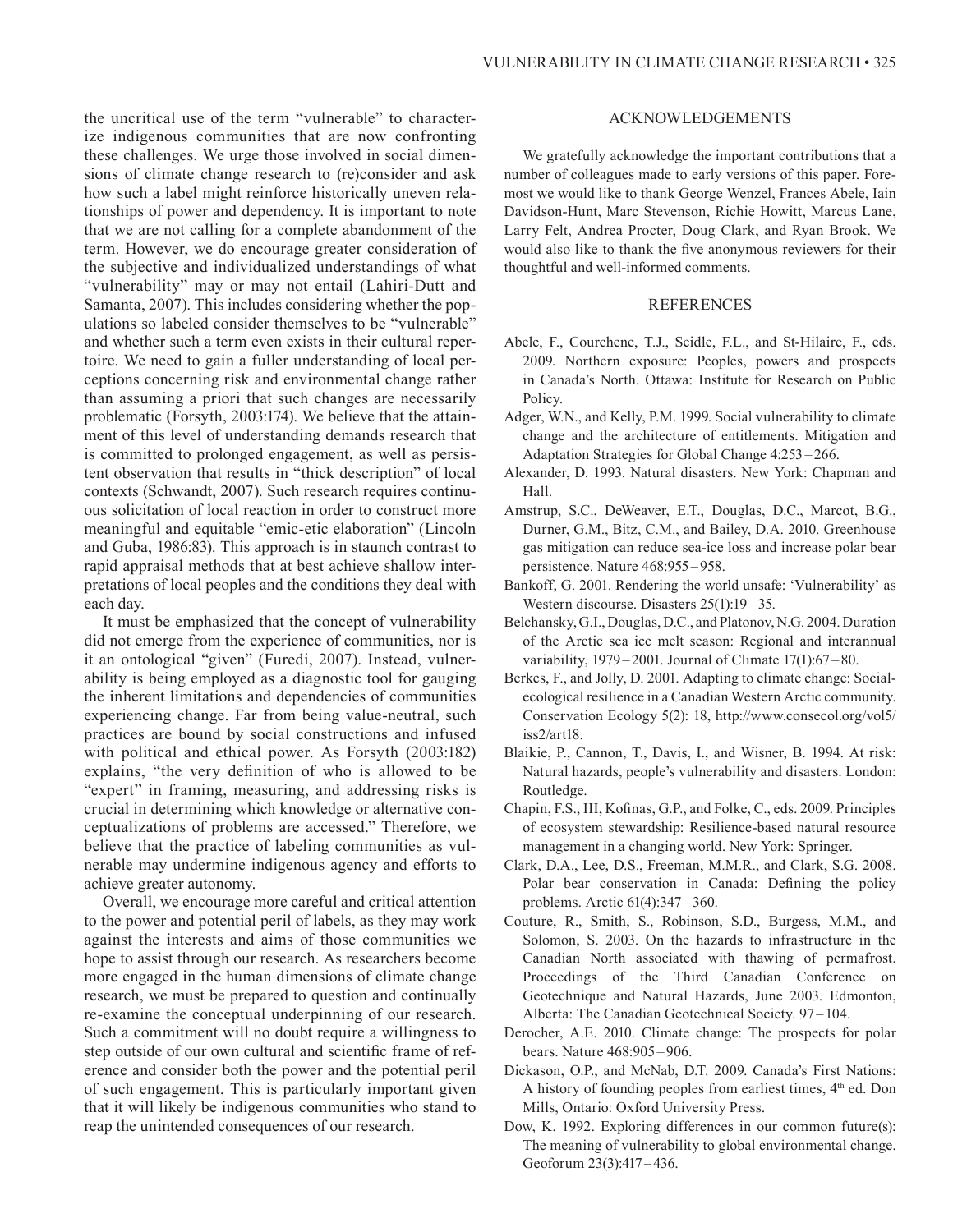- Dowsley, M., and Wenzel, G. 2008. "The time of the most polar bears": A co-management conflict in Nunavut. Arctic 61(2):177 –189.
- Duerden, F., and Beasley, E. 2006. Assessing community vulnerabilities to environmental change in the Inuvialuit region, NWT. In: Riewe, R., and Oakes, J., eds. Climate change: Linking traditional and scientific knowledge. Winnipeg: University of Manitoba Indigenous Issues Press. 123 –141.
- Eakin, H., and Luers, A.L. 2006. Assessing the vulnerability of social-environmental systems. Annual Review of Environment and Resources 31:365 – 394.
- Escobar, A. 1999. The invention of development. Current History 98(631):382–386.
- Fagan, B. 2008. The great warming: Climate change and the rise and fall of civilizations. New York: Bloomsbury Press.
- Ford, J.D., and Furgal, C. 2009. Foreword to the Special Issue: Climate change impacts, adaptation and vulnerability in the Arctic. Polar Research 28:1 –9.
- Ford, J.D., and Smit, B. 2004. A framework for assessing the vulnerability of communities in the Canadian Arctic to risks associated with climate change. Arctic 57(4):389 – 400.
- Ford, J.D., Smit, B., and Wandel, J. 2006. Vulnerability to climate change in the Arctic: A case study from Arctic Bay, Canada. Global Environmental Change 16:145 –160.
- Ford, J.D., Smit, B., Wandel, J., Allurut, M., Shappa, K., Ittusarjuat, H., and Qrunnut, K. 2008. Climate change in the Arctic: Current and future vulnerability in two Inuit communities in Canada. The Geographical Journal 174(1):45 –62.
- Ford, J.D., Gough, W.A., Laidler, G.J., MacDonald, J., Irngaut, C., and Qrunnut, K. 2009. Sea ice, climate change, and community vulnerability in northern Foxe Basin, Canada. Climate Research 38:137–154.
- Forsyth, T. 2003. Critical political ecology: The politics of environmental science. London: Routledge.
- Freeman, M.M.R., and Wenzel, G.W. 2006. The nature and significance of polar bear conservation hunting in the Canadian Arctic. Arctic 59(1):21–30.
- Freeman, M.M.R., Hudson, R.J., and Foote, L., eds. 2005. Conservation hunting: People and wildlife in Canada's North. Edmonton, Alberta: Canadian Circumpolar Institute Press.
- Furedi, F. 2007. The changing meaning of disaster. Area 39(4):482–489.
- Furgal, C. 2008. Health impacts of climate change in Canada's North. Chapter 7 in: Séguin, J., ed. Human health in a changing climate: A Canadian assessment of vulnerabilities and adaptive capacity. Ottawa: Health Canada. 303 –366.
- Furgal, C., and Séguin, J. 2006. Climate change, health, and vulnerability in Canadian northern Aboriginal communities. Environmental Health Perspectives 114(12):1964 – 1970.
- Füssel, H.-M., and Klein, R.J.T. 2006. Climate change vulnerability assessments: An evolution of conceptual thinking. Climatic Change 75(3):301–329.
- Griffith, B., Douglas, D.C., Walsh, N.E., Young, D.D., McCabe, T.R., Russell, D.E., White, R.G., Cameron, R.D., and Whitten, K.R. 2002. The Porcupine caribou herd. In: Douglas, D.C., Reynolds, P.E., and Rhode, E.B., eds. Arctic Refuge Coastal Plain Terrestrial Wildlife Research Summaries. Biological

Science Report USGS/BRD/ 2002-0001. Anchorage: U.S. Geological Survey, Biological Resources Division. 30 p.

- Hayley, D.W. 2004. Climate change: An adaptation challenge for northern engineers. Association of Professional Engineers, Geologists and Geophysicists of Alberta. The PEGG: January 2004. http://www.apegga.org/members/publications/peggs/web 01-04/expert.htm.
- IASC (International Arctic Science Committee). 2010. Changes in air temperature and infrastructure in the Arctic. In: Cleveland, C.J., ed. Encyclopedia of Earth. Washington, D.C.: Environmental Information Coalition, National Council for Science and the Environment. http://www.eoearth.org/article/ Changes\_in\_air\_temperature\_and\_infrastructure\_in\_the\_ Arctic.
- Instanes, A., Anisimov, O., Brigham, L., Goering, D., Khrustalev, L.N., Ladanyi, B., and Larsen, J.O. 2005. Infrastructure: Buildings, support systems, and industrial facilities. Chapter 16 in: Symon, C., Arris, L., and Heal, B., eds. Arctic climate impact assessment: Scientific report. Cambridge: Cambridge University Press: 907–944.
- IPCC (Intergovernmental Panel on Climate Change). 2007. Climate change 2007: The physical science basis. Contribution of Working Group I to the Fourth Assessment Report of the Intergovernmental Panel on Climate Change. Edited by S. Solomon, D. Qin, M. Manning, M. Marquis, K. Averyt, M.B. Tignor, H.L. Miller, Jr., and Z. Chen. Cambridge: Cambridge University Press. 996 p.
- Juul, K. 2005. Transhumance, tubes, and telephones: Drought related migration as a process of innovation. In: Gausset, Q., Whyte, M.A., and Birch-Thomson, T., eds. Beyond territory and scarcity: Exploring conflicts over natural resource management. Stockholm: Elanders Gotab, Stockholm. 112–134.
- Kelly, P.M., and Adger, W.N. 2000. Theory and practice in assessing vulnerability to climate change and facilitating adaptation. Climatic Change 47:325 –352.
- Lahiri-Dutt, K., and Samanta, G. 2007. 'Like the drifting grains of sand': Vulnerability, security and adjustment by communities in the Charlands of the Damodar River, India. Journal of South Asian Studies 30(2):327–349.
- Learmonth J.A., Macleod, C.D., Santos, M.B., Pierce, G.J., Crick, H.Q.P., and Robinson, R.A. 2006. Potential effects of climate change on marine mammals. Oceanography and Marine Biology  $44(2)$ : $431 - 464$ .
- Lemmen, D.S., Warren, F.J., Lacroix, J., and Bush, E., eds. 2008. From impacts to adaptation: Canada in a changing climate 2007. Ottawa: Government of Canada. 448 p.
- Li, T.M. 2002. Engaging simplifications: Community-based resource management, market processes and state agendas in upland Southeast Asia. World Development 30(2):265 –283.
- Lincoln, Y.S., and Guba, E.G. 1986. But is it rigorous? Trustworthiness and authenticity in naturalistic evaluation. In: Williams, D., ed. Naturalistic evaluation. New Directions for Program Evaluation 30. San Francisco: Jossey-Bass. 73 –84.
- Manyena, S.B. 2006. The concept of resilience revisited. Disasters 30(4):433 –450.